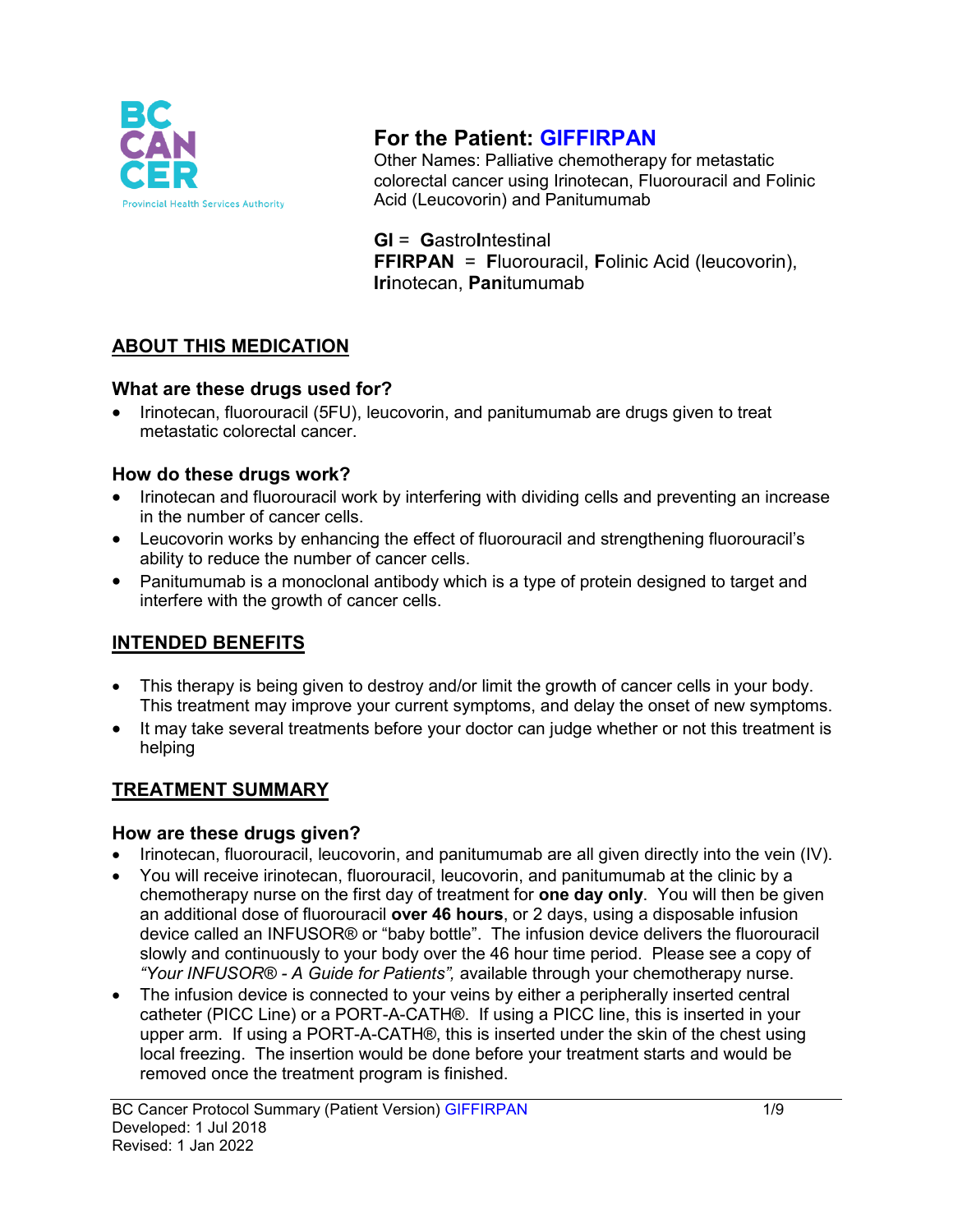- The chemotherapy nurse will connect the infusion device to your IV site at the clinic and then you can go home while your treatment is delivered over the 2 days. You may return to the clinic after 2 days for the nurse to disconnect the infusion device, or you will be instructed how to disconnect yourself at home. Some people may be instructed to go to their local hospital to be disconnected, or may have a home care nurse provide this service, if available. You will then have a 12 day rest period.
- This two week period of time is called a "cycle".
- Each treatment will take **about 4 1/2 hours**. This includes a dressing change if you have a PICC line. If you have a PORT-A-CATH®, a dressing change is not needed, so your treatment will take less time. Your first treatment will probably take longer, as the nurse will review information on the chemotherapy drugs and infusion device with you.

## **The calendar below shows how the medications are given each 2 week cycle.**

| $\mathbf{C}$ | <b>DATE</b> | <b>TREATMENT PLAN</b>                                                                                                                                                                                     |  |
|--------------|-------------|-----------------------------------------------------------------------------------------------------------------------------------------------------------------------------------------------------------|--|
| C            |             | $\triangleright$ Week 1 $\rightarrow$ panitumumab IV over 1 hour on day 1, followed by<br>irinotecan, fluorouracil, and leucovorin IV on Day 1 +<br>fluorouracil infusion over 46 hours starting on Day 1 |  |
|              |             | $\triangleright$ Week 2 $\rightarrow$ no treatment                                                                                                                                                        |  |

| C<br>$\checkmark$ | <b>DATE</b> | <b>TREATMENT PLAN</b>                                                                                                                                                                                     |  |
|-------------------|-------------|-----------------------------------------------------------------------------------------------------------------------------------------------------------------------------------------------------------|--|
| C<br>-2           |             | $\triangleright$ Week 1 $\rightarrow$ panitumumab IV over 30 min on day 1, followed by<br>irinotecan, fluorouracil, and leucovorin IV on Day 1 +<br>fluorouracil infusion over 46 hours starting on Day 1 |  |
|                   |             | $\triangleright$ Week 2 $\rightarrow$ no treatment                                                                                                                                                        |  |

#### **Treatment is continued as long as you are benefiting from treatment and not having too many side effects, as determined by your oncologist.**

#### **What will happen when I get my drugs?**

• A **blood test** is done each cycle, on or before the first day of each treatment cycle. The dose and timing of your chemotherapy may be changed based on your blood counts and/or other side effects.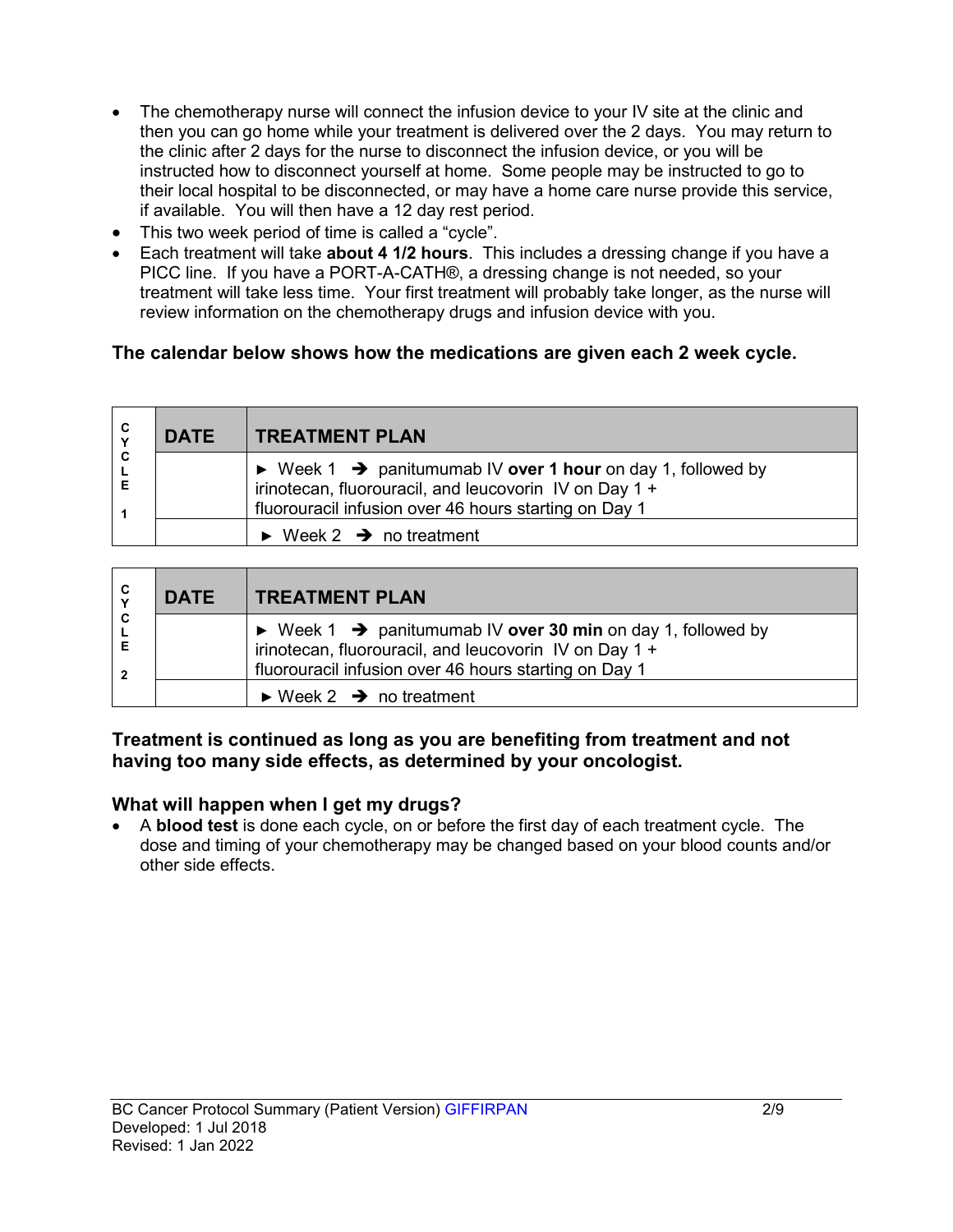# **SIDE EFFECTS AND WHAT TO DO ABOUT THEM**

Unexpected and unlikely side effects can occur with any drug treatment. The ones listed below are particularly important for you to be aware of as they are directly related to the common actions of the drugs in your treatment plan.

Your doctor will review the risks of treatment and possible side effects with you before starting treatment. The chemotherapy nurse will review possible side effects of irinotecan, fluorouracil, leucovorin and panitumumab, and how to manage those side effects with you on the day you receive your first treatment.

| <b>SERIOUS SIDE EFFECTS</b><br><b>DURING TREATMENT</b>                                                                                                                                                                                                                                               | <b>MANAGEMENT</b>                                                                                                                                                                                                                                                                                                                                                                                         |
|------------------------------------------------------------------------------------------------------------------------------------------------------------------------------------------------------------------------------------------------------------------------------------------------------|-----------------------------------------------------------------------------------------------------------------------------------------------------------------------------------------------------------------------------------------------------------------------------------------------------------------------------------------------------------------------------------------------------------|
| Chills, fever, and shortness of breath may<br>sometimes occur during the first<br>panitumumab infusion. Reactions are less<br>common with later treatments.                                                                                                                                          | Tell your nurse or doctor <i>immediately</i> if you<br>have a reaction during your treatment.<br>• Your panitumumab may be temporarily<br>stopped and then given more slowly.<br>• You may be given other drugs to treat the<br>reaction.                                                                                                                                                                 |
| Allergic reactions may very rarely occur.<br>Signs of an allergic reaction are dizziness,<br>feeling faint, confusion, shortness of breath,<br>and wheezing. This may occur immediately<br>or several hours after receiving the drugs. It<br>can occur after the first dose, or after many<br>doses. | Tell your nurse if this happens while you are<br>receiving the drugs or contact your doctor<br>immediately if this happens after you leave<br>the clinic.                                                                                                                                                                                                                                                 |
| Fluorouracil burns if it leaks under the skin.                                                                                                                                                                                                                                                       | Tell your nurse or doctor immediately if you<br>feel burning, stinging, or any other change<br>while the drug is being given.                                                                                                                                                                                                                                                                             |
| Nausea and vomiting may occur after your<br>treatment and may last for 24-48 hours.<br>Some people have little or no nausea.                                                                                                                                                                         | You may be given a prescription for an<br>antinausea drug(s) to take before your<br>chemotherapy treatment and/or at home. It is<br>easier to prevent nausea than treat it once it<br>has occurred, so follow directions closely.<br>Drink plenty of liquids.<br>Eat and drink often in small amounts.<br>Try the ideas in Practical Tips to Manage<br>Nausea*                                            |
| Early diarrhea may occur very commonly<br>during or shortly after an irinotecan treatment<br>(within 24 hours). It starts with watery eyes,<br>stomach cramps and sweating.                                                                                                                          | Tell your nurse or doctor immediately if you<br>$\bullet$<br>have watery eyes, stomach cramps or<br>sweating during or after your treatment.<br>• Early diarrhea is treated with a medication<br>called atropine, which is injected into a vein<br>or under your skin. If your cancer centre is<br>closed, your cancer doctor may tell you to<br>go to your Hospital emergency for atropine<br>treatment. |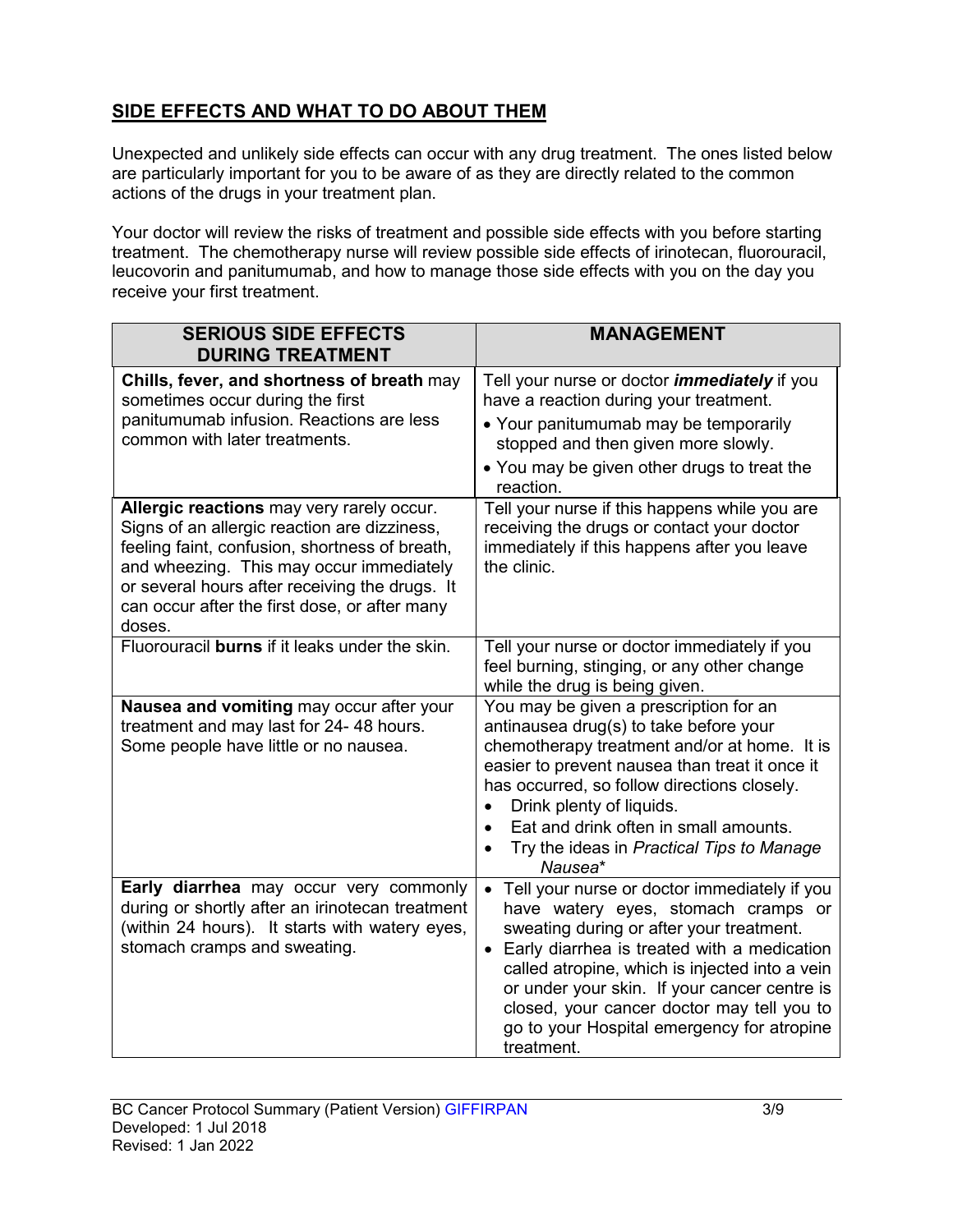| <b>SERIOUS SIDE EFFECTS</b><br><b>DURING TREATMENT</b>                                                                                                                                              | <b>MANAGEMENT</b>                                                                                                                                                                                                                                                                                                                                                                                                                                                                                                                                                                                                                                                                                                                                                                                                                                                                                                                                                                                                                                                                                          |
|-----------------------------------------------------------------------------------------------------------------------------------------------------------------------------------------------------|------------------------------------------------------------------------------------------------------------------------------------------------------------------------------------------------------------------------------------------------------------------------------------------------------------------------------------------------------------------------------------------------------------------------------------------------------------------------------------------------------------------------------------------------------------------------------------------------------------------------------------------------------------------------------------------------------------------------------------------------------------------------------------------------------------------------------------------------------------------------------------------------------------------------------------------------------------------------------------------------------------------------------------------------------------------------------------------------------------|
| Late diarrhea may occur very commonly one<br>day to several days after a fluorouracil,<br>irinotecan or panitumumab treatment. It starts<br>with stools more loose or often than usual.             | Late diarrhea must be treated immediately<br>with<br>loperamide<br>$2^{\circ}$<br>tablets<br>mg<br>(e.g.<br><b>IMODIUM®):</b><br>• Take <b>TWO tablets</b> at the first sign of loose<br>or more frequent stools than usual.<br>. Then take <b>ONE tablet every TWO hours</b><br>until diarrhea has stopped for 12 hours.<br>• At night, you may take TWO tablets every<br><b>FOUR hours</b> (set your alarm) during the<br>time you usually sleep.<br>. This dose is much higher than the<br>package directions. It is very important<br>that you take this higher dose to stop the<br>diarrhea.<br>• Always keep a supply of loperamide (e.g.<br>have 48 tablets on hand). You can buy<br>loperamide at any pharmacy without a<br>prescription.<br>To help diarrhea:<br>• Drink plenty of liquids<br>• Eat and drink often in small amounts<br>• Avoid high fibre foods as outlined in Food<br>Choices to Help Manage Diarrhea*<br>• A dietitian can give you more suggestions<br>for dealing with diarrhea.<br>If diarrhea does not improve 24 hours after<br>starting loperamide or lasts more than 36 |
| Sore mouth may occur commonly during<br>Mouth sores can occur on the<br>treatment.<br>tongue, the sides of the mouth or in the throat.<br>Mouth sores or bleeding gums can lead to<br>an infection. | hours, call your doctor.<br>• Brush your teeth gently after eating and at<br>bedtime with a very soft toothbrush. If your<br>gums bleed, use gauze instead of a brush.<br>Use baking soda instead of toothpaste.<br>Make a mouthwash with $\frac{1}{2}$ teaspoon<br>baking soda or salt in 1 cup warm water<br>and rinse several times a day.<br>• Try soft, bland foods like puddings,<br>milkshakes and cream soups. Sucking on<br>ice chips may help.<br>• Avoid spicy, crunchy or acidic food, and<br>very hot or cold foods.<br>• Try ideas in Food Ideas to Try with a Sore<br>Mouth*                                                                                                                                                                                                                                                                                                                                                                                                                                                                                                                |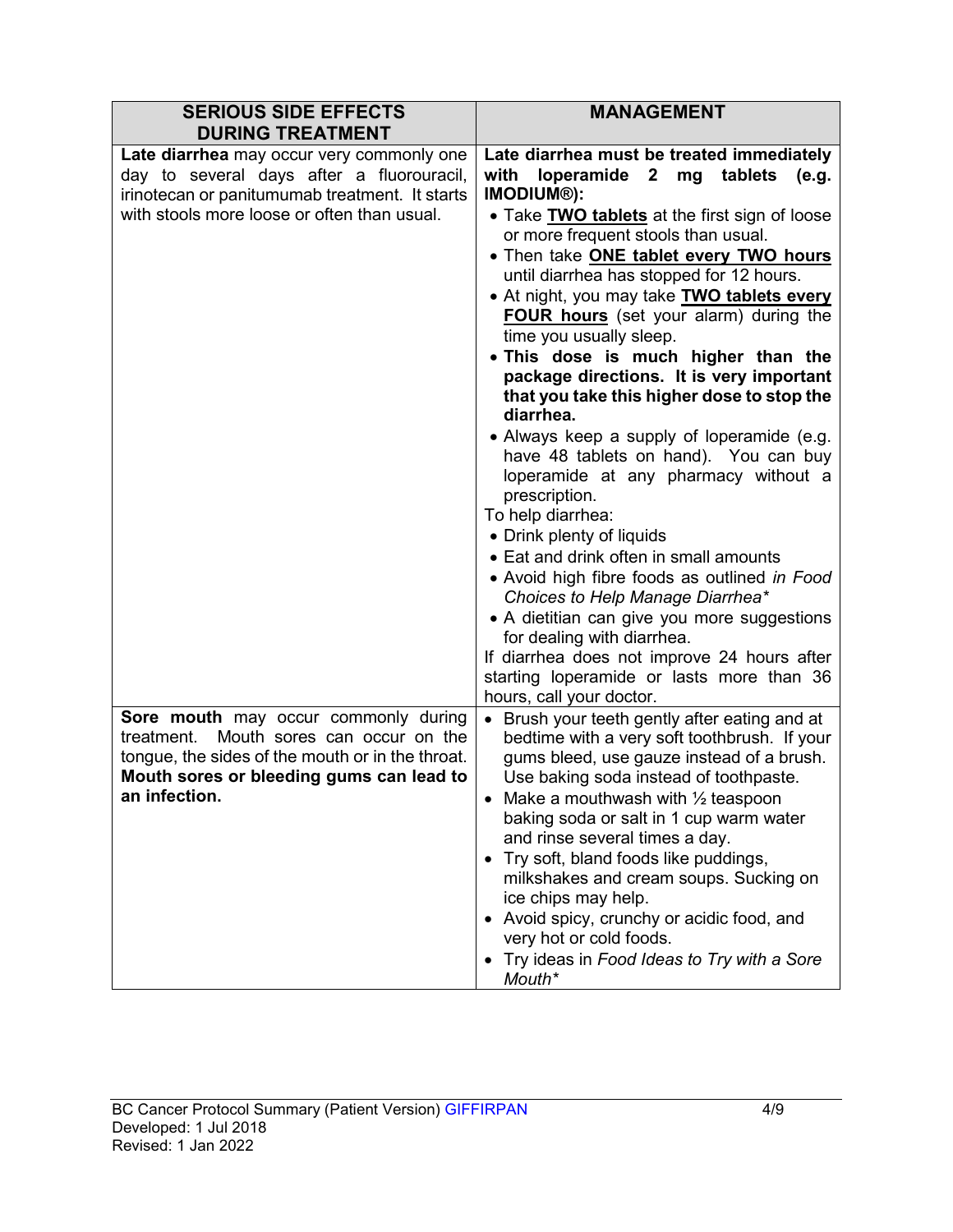| <b>SERIOUS SIDE EFFECTS</b><br><b>DURING TREATMENT</b>                                                                                                                                                                                                                                                                  | <b>MANAGEMENT</b>                                                                                                                                                                                                                                                                                                                                                                                                                                                                                                                                                                                                                                                                                                                                                                                                                                           |  |
|-------------------------------------------------------------------------------------------------------------------------------------------------------------------------------------------------------------------------------------------------------------------------------------------------------------------------|-------------------------------------------------------------------------------------------------------------------------------------------------------------------------------------------------------------------------------------------------------------------------------------------------------------------------------------------------------------------------------------------------------------------------------------------------------------------------------------------------------------------------------------------------------------------------------------------------------------------------------------------------------------------------------------------------------------------------------------------------------------------------------------------------------------------------------------------------------------|--|
| Your white blood cells will decrease 1-2<br>weeks after your treatment.<br>They usually<br>return to normal 3 weeks after your last<br>treatment. White blood cells protect your body<br>by fighting<br>bacteria (germs) that cause<br>infection. When they are low, you are at<br>greater risk of having an infection. | To help prevent infection:<br>• Wash your hands often and always after<br>using the bathroom.<br>• Take care of your skin and mouth.<br>Call your doctor <i>immediately</i> at the first<br>sign of an infection such as fever (over<br>100°F or 38°C by an oral thermometer),<br>chills, cough, or burning when you pass<br>urine.                                                                                                                                                                                                                                                                                                                                                                                                                                                                                                                         |  |
| Skin reactions such as acne, redness, rash,<br>dryness or itchiness commonly occur. Your<br>skin may sunburn easily.                                                                                                                                                                                                    | • Avoid direct sunlight and tanning salons<br>during treatment.<br>• Wear a hat, long sleeves, and long pants<br>outside on sunny days.<br>• Wear a sunscreen that blocks both UVA<br>and UVB and has a sun protection factor<br>(SPF) of at least 30. Apply liberally, 30<br>minutes before exposure. Reapply every 2<br>hours and after swimming.<br>• Frequent moisturizing with alcohol-free<br>emollient creams is recommended.<br>• Do not use over-the-counter acne<br>preparations.<br>• Your doctor may prescribe a topical cream<br>or oral antibiotic to manage the acne-like<br>rash.<br>• Refer to Your Medication Sun Sensitivity<br>and Sunscreens <sup>*</sup> or the BC Health<br>Guide for more information<br>If your skin reaction persists or gets worse,<br>call your doctor. Otherwise, be sure to<br>mention it at your next visit. |  |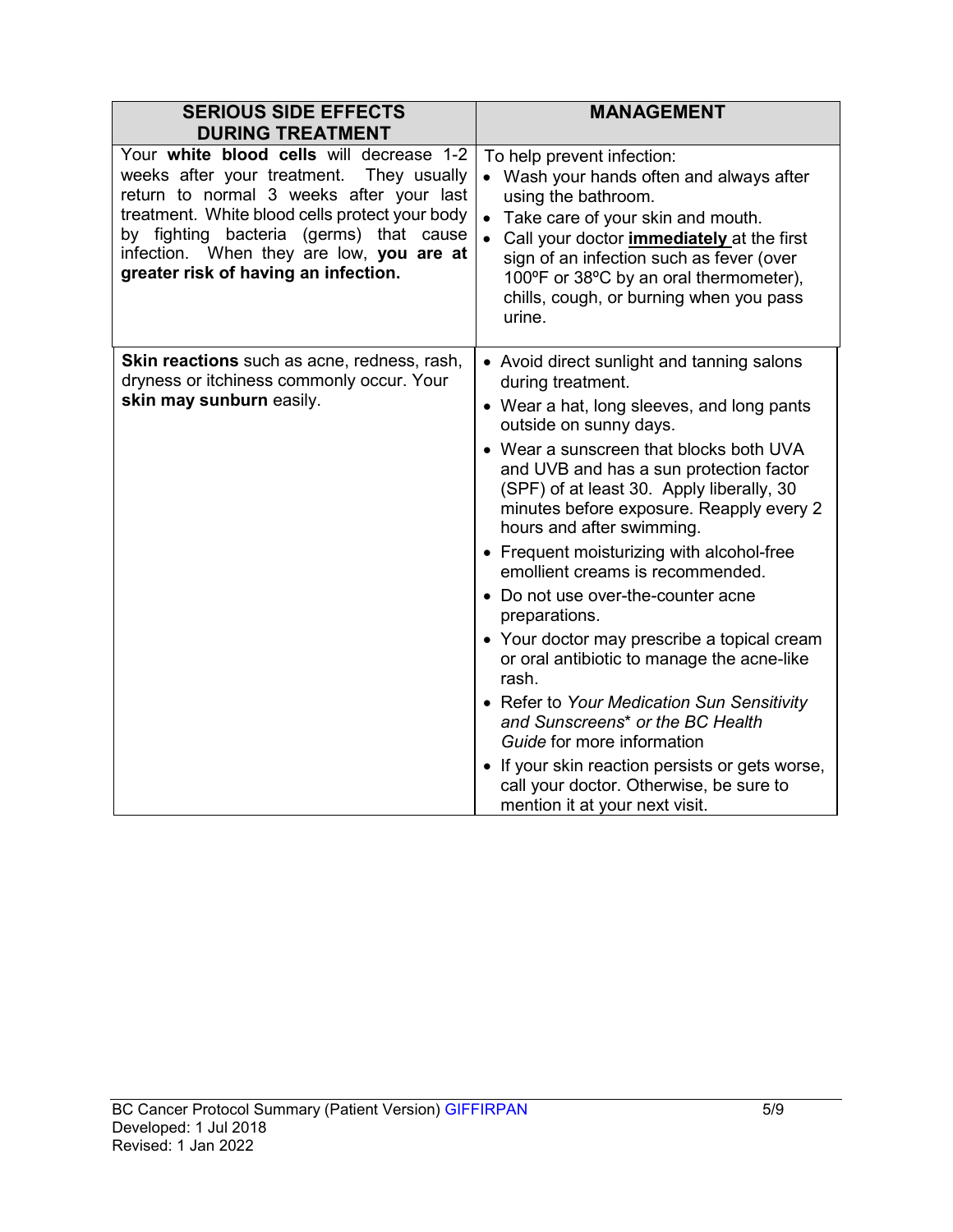| <b>OTHER SIDE EFFECTS DURING</b><br><b>TREATMENT</b>                                                                                                                                                                                            | <b>MANAGEMENT</b>                                                                                                                                                                                                                                                                                                                                                                                                                                                                                                                                                                                                                                                  |  |
|-------------------------------------------------------------------------------------------------------------------------------------------------------------------------------------------------------------------------------------------------|--------------------------------------------------------------------------------------------------------------------------------------------------------------------------------------------------------------------------------------------------------------------------------------------------------------------------------------------------------------------------------------------------------------------------------------------------------------------------------------------------------------------------------------------------------------------------------------------------------------------------------------------------------------------|--|
| Pain or tenderness may occur where the<br>needle was placed.                                                                                                                                                                                    | • Apply cool compresses or soak in cool<br>water for 15-20 mins. several times a day.                                                                                                                                                                                                                                                                                                                                                                                                                                                                                                                                                                              |  |
| Your platelets may decrease during or after<br>your treatment. They will return to normal<br>after your last treatment. Platelets help to<br>make your blood clot when you hurt yourself.<br>You may bruise or bleed more easily than<br>usual. | To help prevent bleeding problems:<br>• Try not to bruise, cut, or burn yourself.<br>• Clean your nose by blowing gently. Do not<br>pick your nose.<br>• Avoid constipation.<br>• Brush your teeth gently with a soft<br>toothbrush as your gums may bleed more<br>easily. Maintain good oral hygiene.<br>Some medications such as ASA (e.g.<br>ASPIRIN®) or ibuprofen (e.g. ADVIL®) may<br>increase your risk of bleeding.<br>• Do not stop taking any medication that has<br>been prescribed by your doctor (e.g. ASA<br>for your heart).<br>• For minor pain, try acetaminophen (e.g.<br>TYLENOL®) first, but occasional use of<br>ibuprofen may be acceptable. |  |
| Nail changes, including loosening or loss of<br>the nail, and swelling, may occur.                                                                                                                                                              | If nails are painful, you may take<br>acetaminophen (e.g., TYLENOL®) every 4-6<br>hours to a maximum of 4 g (4000 mg) per day<br>for mild to moderate pain. Tell your doctor if<br>the pain interferes with your activity.<br>Otherwise, be sure to mention it at your next<br>visit.                                                                                                                                                                                                                                                                                                                                                                              |  |
| Pain may sometimes occur.                                                                                                                                                                                                                       | You may take acetaminophen (e.g.,<br>TYLENOL <sup>®</sup> ) every 4-6 hours to a maximum<br>of 4 g (4000 mg) per day for mild to moderate<br>pain. Tell your doctor if the pain continues or<br>interferes with your activity.                                                                                                                                                                                                                                                                                                                                                                                                                                     |  |
| <b>Swelling</b> of hands, feet, or lower legs may<br>sometimes occur if your body retains extra<br>fluid.                                                                                                                                       | If swelling is a problem:<br>• Elevate your feet when sitting.<br>• Avoid tight clothing.                                                                                                                                                                                                                                                                                                                                                                                                                                                                                                                                                                          |  |
| Loss of appetite and weight loss are<br>common.                                                                                                                                                                                                 | Try the ideas in Food Ideas to Help with<br>Decreased Appetite.*                                                                                                                                                                                                                                                                                                                                                                                                                                                                                                                                                                                                   |  |
| Tiredness and lack of energy may occur.                                                                                                                                                                                                         | • Do not drive a car or operate machinery if<br>you are feeling tired.<br>Try the ideas in the handout titled<br>٠<br>Fatigue/Tiredness*                                                                                                                                                                                                                                                                                                                                                                                                                                                                                                                           |  |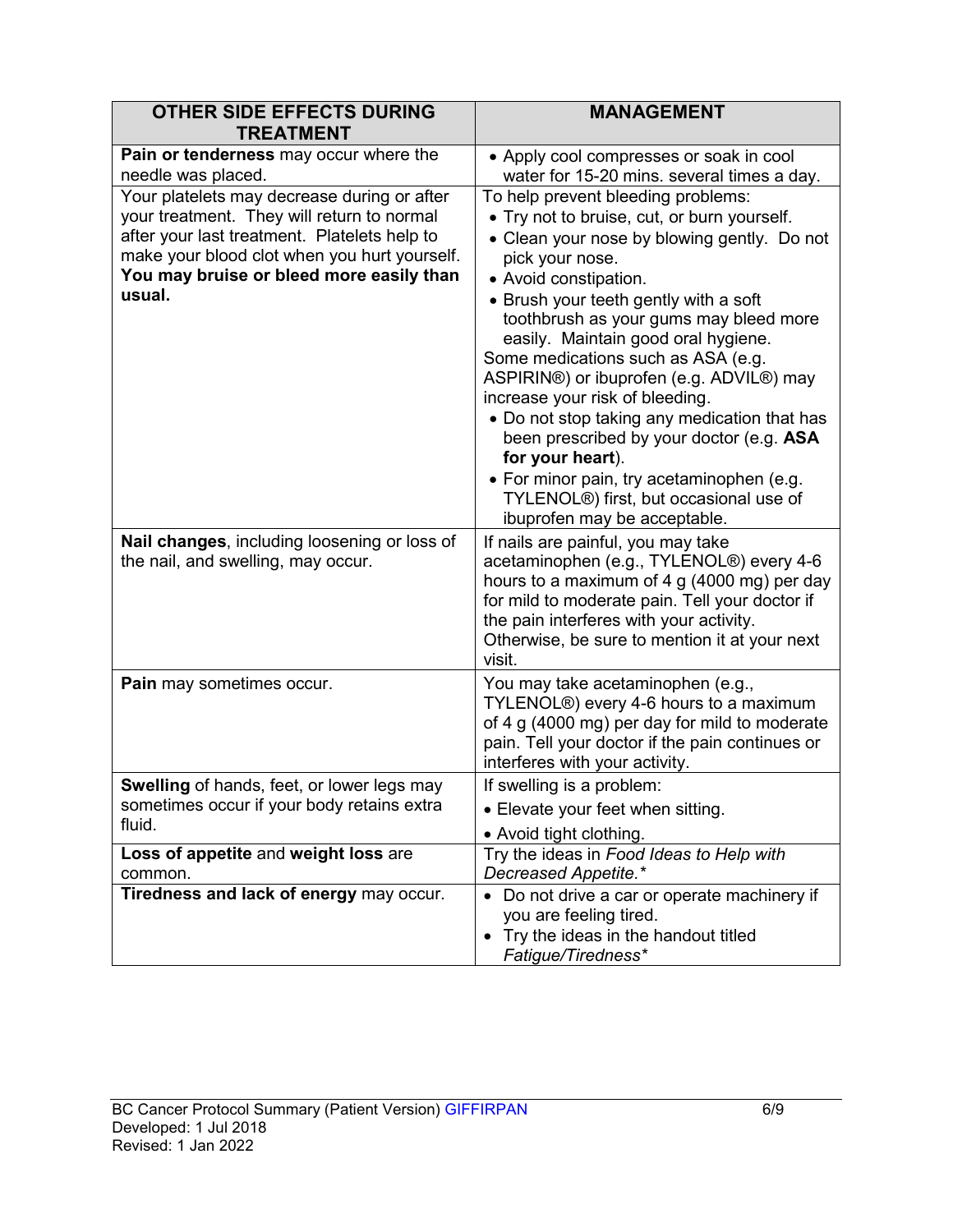| <b>OTHER SIDE EFFECTS DURING</b><br><b>TREATMENT</b>                                                                                                                                                                                                                                                                                                                       | <b>MANAGEMENT</b>                                                                                                                                                                                                                                                                                                                                                                                                                                                                                        |
|----------------------------------------------------------------------------------------------------------------------------------------------------------------------------------------------------------------------------------------------------------------------------------------------------------------------------------------------------------------------------|----------------------------------------------------------------------------------------------------------------------------------------------------------------------------------------------------------------------------------------------------------------------------------------------------------------------------------------------------------------------------------------------------------------------------------------------------------------------------------------------------------|
| <b>Hair loss is common</b> with irinotecan and<br>may begin within a few days or weeks of<br>treatment. Your hair may thin or you may<br>become totally bald. Your scalp may feel<br>tender. You may lose hair on your face and<br>body. Your hair will grow back once your<br>treatments are over and sometimes between<br>treatments. Colour and texture may<br>changes. | Use a gentle shampoo and soft brush.<br>Care should be taken with hair spray,<br>bleaches, dyes and perms.<br>Protect your scalp with a hat, scarf or wig<br>$\bullet$<br>in cold weather. Some extended health<br>plans will pay part of the cost of a wig.<br>Cover your head or apply sunblock on<br>sunny days.<br>Apply mineral oil to your scalp to reduce<br>itching.<br>If you lose your eyelashes and eyebrows,<br>protect your eyes from dust and grit with a<br>broad-rimmed hat and glasses. |

## **\*Please ask your chemotherapy nurse, pharmacist or dietitian for a copy**

### **Special note:**

**Heart Problems:** Serious heart problems can occur when starting fluorouracil. These can rarely be fatal. Problems such as chest pain, heart attack, abnormal heart rhythm, or heart failure can occur. Having a history of heart problems with capecitabine, a related chemotherapy drug, is a risk factor, as is having a history of prior angina (heart pain) or heart attack. Seek medical attention promptly if you experience feelings of heavy pressure or pain in the chest, trouble breathing, significant worsening leg swelling, or marked lightheadedness. These symptoms can occur within days after starting fluorouracil. If your symptoms are severe, you may need to call for emergency help.

## **INSTRUCTIONS FOR THE PATIENT**

- Tell your doctor if you have ever had an unusual or **allergic reaction** to the following drugs before starting this treatment:
	- 1. irinotecan
	- 2. fluorouracil (5 FU, ADRUCIL®) or capecitabine (XELODA®)
	- 3. leucovorin
	- 4. panitumumab or another monoclonal antibody
- The **drinking of alcohol** (in small amounts) does not appear to affect the safety or usefulness of irinotecan, fluorouracil, leucovorin, or panitumumab.
- Fluorouracil may cause **sterility** in men and **menopause** in women. If you plan to have children, discuss this with your doctor before being treated with fluorouracil.
- Irinotecan, fluorouracil, and panitumumab may damage sperm in males and may harm the baby if used during pregnancy. It is best to **use birth control** while being treated with these drugs, and for six months after your last treatment. Tell your doctor right away if you or your partner becomes pregnant. Do not breast feed during treatment.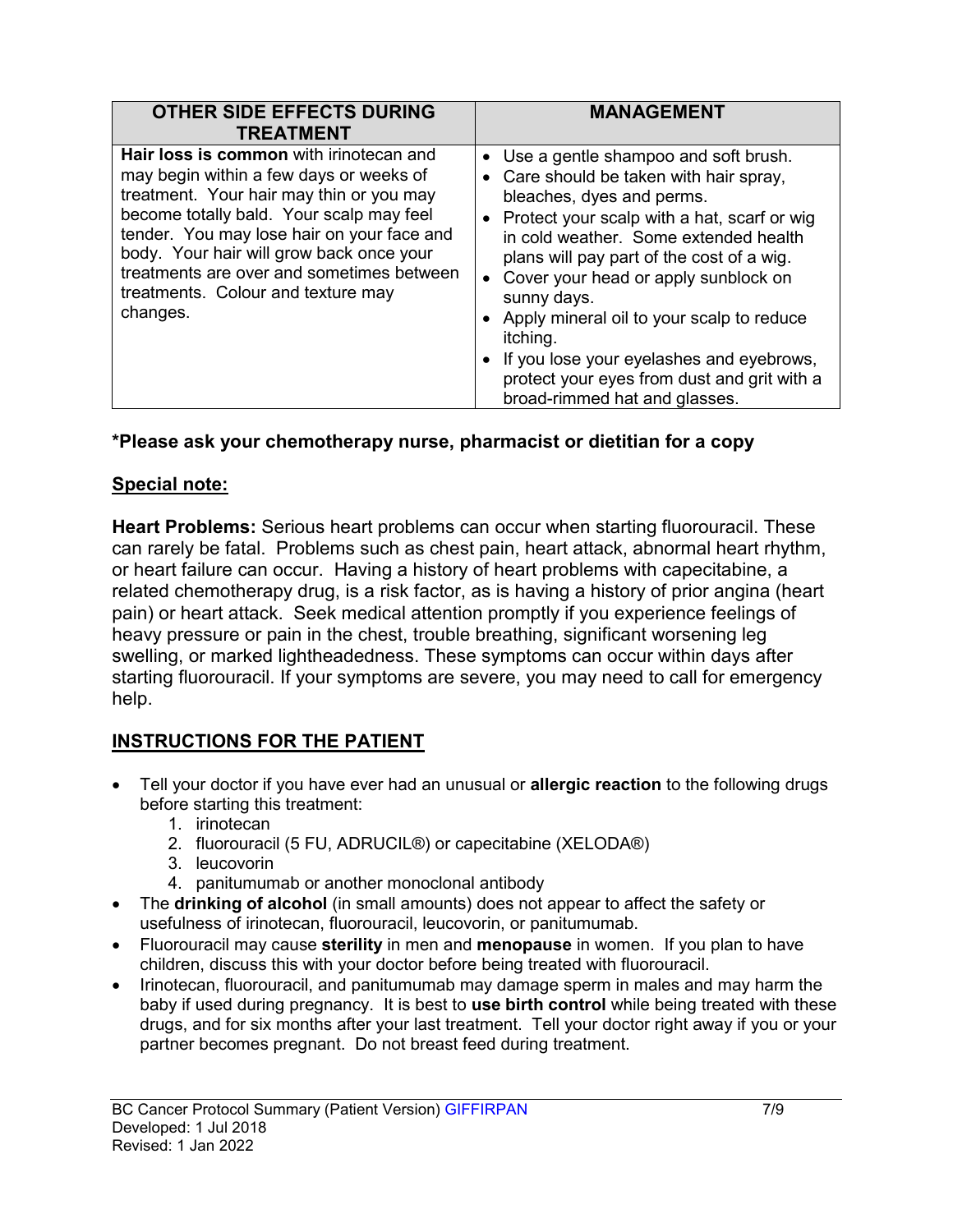• **Tell** doctors, dentists and other health professionals that you are being treated with irinotecan, fluorouracil, leucovorin, and panitumumab before you receive any treatment from them.

### **Medication Interactions**

Other drugs may **interact** with leucovorin. Other drugs such as warfarin (COUMADIN®), phenytoin (DILANTIN®) and fosphenytoin (CEREBYX®) may **interact** with fluorouracil. Drugs such as laxatives, seizure medications, St. John's Wort, dexamethasone or prochlorperazine may **interact** with irinotecan.

- Dexamethasone can be taken as an antinausea drug. Discuss with your cancer doctor if you are taking dexamethasone on a daily basis.
- Prochlorperazine should not be taken as an antinausea drug on the day of your irinotecan treatment.

Tell your doctor if you are taking these or any other drugs as you may need extra blood tests or your dose may need to be changed. Check with your doctor or pharmacist before you start taking any new drugs.

### **THE FOLLOWING INFORMATION IS VERY IMPORTANT**

### **SEE YOUR DOCTOR OR GET EMERGENCY HELP IMMEDIATELY IF YOU HAVE:**

- Signs of an **allergic reaction** (rare) soon after a treatment including dizziness, fast heart beat, face swelling or breathing problems.
- **Diarrhea** that occurs within the first 24 hours after irinotecan treatment.
- **Persistent loose watery stools** or signs of **severe fluid loss** due to diarrhea such as fainting, light-headedness or dizziness.
- Signs of an **infection** such as fever (over 100ºF or 38ºC by an oral thermometer); chills, cough, pain or burning when you pass urine; painful, tender, or swollen red skin wounds or sores.
- Signs of **bleeding problems** such as black, tarry stools, blood in urine, pinpoint red spots on skin, extensive bruising.
- Signs of **heart or lung problems** such as fast or uneven heartbeat, chest pain, chest pressure, shortness of breath, or difficulty in breathing, swelling of ankles, or fainting.
- Sudden **abdominal pain** or tenderness.
- **Seizures** or **loss of consciousness** with or without **confusion, headache, or changes in eyesight.**
- **Uncontrolled nausea, vomiting, or diarrhea.**

#### **SEE YOUR DOCTOR AS SOON AS POSSIBLE (DURING OFFICE HOURS) IF YOU HAVE:**

- Severe **skin irritation**, including the area around the nails, that is painful, red, or swollen.
- **Severe diarrhea** that occurs after the first 24 hours *and* does not improve 24 hours after starting loperamide *or* lasts more than 36 hours.
- **Painful hand-foot skin reaction** such as painful redness, peeling, tingling, numbness, swelling or blistering of the palms of your hands and/or the bottoms of your feet.
- Signs of **anemia** such as unusual tiredness or weakness.